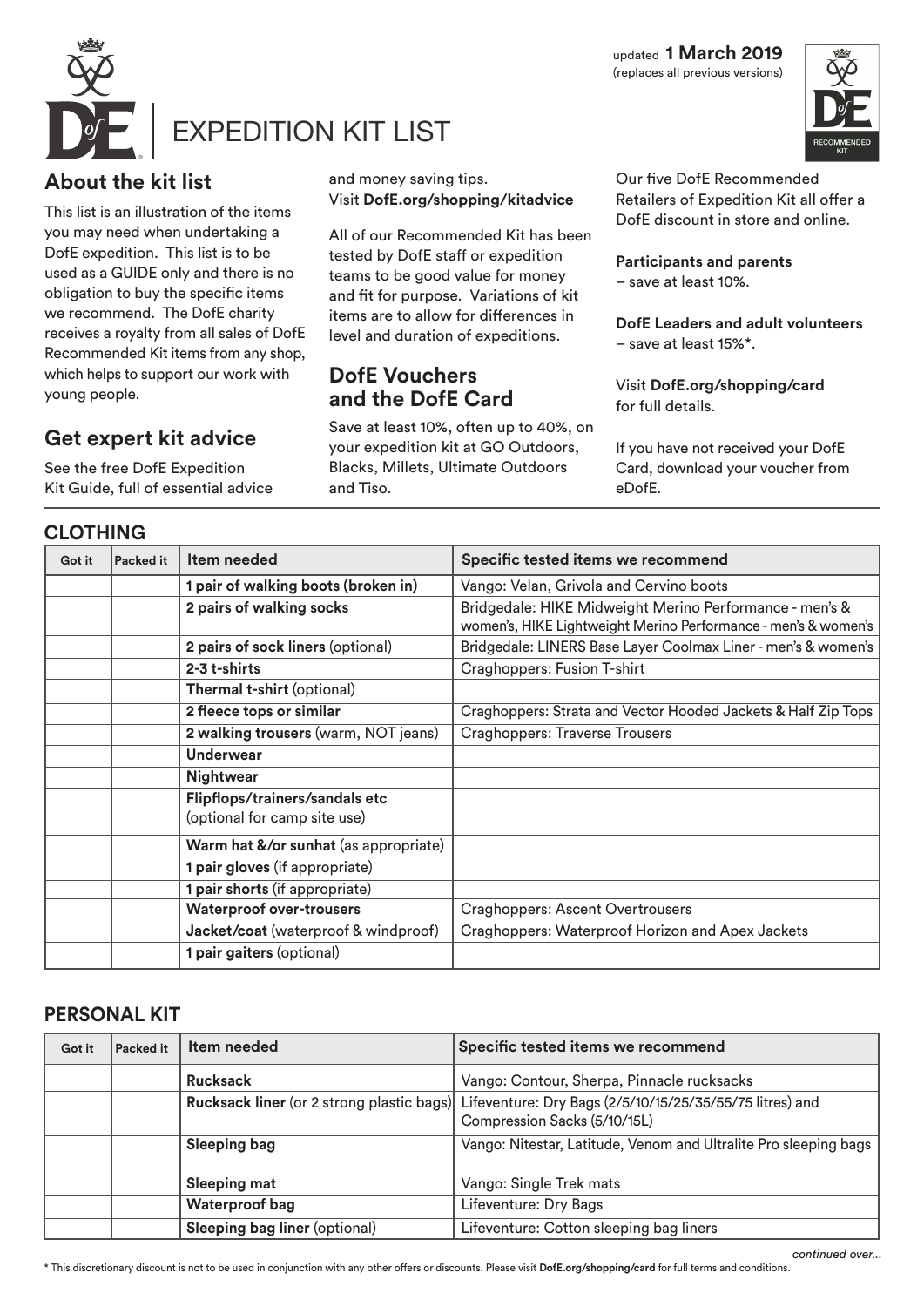*...continued*

| Got it | Packed it | Item needed                                                                | Specific tested items we recommend                                                                                                                  |
|--------|-----------|----------------------------------------------------------------------------|-----------------------------------------------------------------------------------------------------------------------------------------------------|
|        |           | Whistle                                                                    | Lifesystems: Safety whistle, Echo whistle, Hurricane whistle.                                                                                       |
|        |           | Torch (handheld or head torch and<br>spare batteries)                      | Lifesystems: Intensity 230 head torch, Intensity 155 head torch                                                                                     |
|        |           | Personal first aid kit                                                     | Lifesystems: Camping first aid kit, Trek first aid kit, Blister first aid kit,<br>Waterproof first aid kit. Visit DofE.org/shopping/safety for info |
|        |           | <b>Expedition food</b><br>(including emergency rations)                    | Wayfayrer expedition food packs.<br>Get advice at DofE.org/shopping/food                                                                            |
|        |           | <b>Water bottle</b>                                                        | Lifeventure: Tritan Flask (1000ml), Tritan Bottle (650ml)                                                                                           |
|        |           | Cutlery                                                                    | Lifeventure: Basic knife, fork and spoon set; Ellipse knife,<br>fork and spoon set; Titanium knife, fork and spoon set                              |
|        |           | Plate/bowl                                                                 | Lifeventure: Stainless steel camping bowl, camping plate,<br>Titanium plate, Ellipse plate, Ellipse bowl, Ellipse Flexi bowl                        |
|        |           | Mug                                                                        | Lifeventure: Stainless steel camping mug, Titanium mug,<br>Ellipse mug                                                                              |
|        |           | Box of matches (in waterproof container)                                   | Lifesystems: Windproof matches                                                                                                                      |
|        |           | Wash kit/personal hygiene items<br>(some items could be shared as a group) | Lifeventure: Wash bag (small), All-purpose soap, Dry wash gel                                                                                       |
|        |           | Sunblock (if appropriate)                                                  | Lifesystems: Mountain Formula SPF50, Mountain Combi Stick<br>SPF <sub>50</sub>                                                                      |
|        |           | <b>Towel</b>                                                               | Lifeventure: Soft Fibre Lite towel (large 120g, x-large 146g,<br>giant 203g)                                                                        |
|        |           | <b>Small quantity of money (optional)</b>                                  |                                                                                                                                                     |
|        |           | Notebook and pen/pencil                                                    |                                                                                                                                                     |
|        |           | Watch                                                                      |                                                                                                                                                     |
|        |           |                                                                            |                                                                                                                                                     |

## **GROUP KIT (to carry between the team)**

| Got it | <b>Packed it</b> | Item needed                                                | Specific tested items we recommend                                                                                                                             |
|--------|------------------|------------------------------------------------------------|----------------------------------------------------------------------------------------------------------------------------------------------------------------|
|        |                  | Tent(s)                                                    | Vango Trek Pro range: Banshee, Zenith, Pulsar, Halo, Omega,<br>Tempest, Mirage and Meteor                                                                      |
|        |                  |                                                            | Vango Experience range: Nova, Scafell, Helvellyn, and Nevis                                                                                                    |
|        |                  | Camping stove(s)                                           | Trangia: 25 & 27 series, Gas burner, Liquid fuel burner.<br>Vango: Folding gas stoves.                                                                         |
|        |                  | Camping stove fuel in an appropriate<br>and safe container | Trangia: Fuel bottle 0.3L, 0.5L, 1.0L                                                                                                                          |
|        |                  | <b>Cooking pans</b>                                        | Included with Trangia stoves                                                                                                                                   |
|        |                  | <b>Scourers</b>                                            |                                                                                                                                                                |
|        |                  | <b>Tea towels</b>                                          |                                                                                                                                                                |
|        |                  | <b>Food</b> (lightweight and including snacks)             | Get advice at DofE.org/shopping/food                                                                                                                           |
|        |                  | Plastic bags (for rubbish etc.)                            |                                                                                                                                                                |
|        |                  | <b>Toilet paper and trowel</b>                             |                                                                                                                                                                |
|        |                  | Maps (1:25 000/1:50 000)                                   | Ordnance Survey: Explorer map, Landranger map standard or<br>weatherproof. Custom made maps centred on your expedition<br>location. Visit DofE.org/shopping/os |
|        |                  | <b>Compass</b>                                             | Silva: Classic, Field, Ranger, Expedition 4 compass                                                                                                            |
|        |                  | Map cases                                                  | Silva M30 Carry Dry Map Case                                                                                                                                   |
|        |                  | Camera (optional)                                          |                                                                                                                                                                |
|        |                  | Tick remover (location-dependent -<br>ask your Supervisor) |                                                                                                                                                                |
|        |                  | <b>Survival bag</b>                                        | Lifesystems: Heatshield bag, Survival bag, Thermal bag,<br><b>Thermal blanket</b>                                                                              |